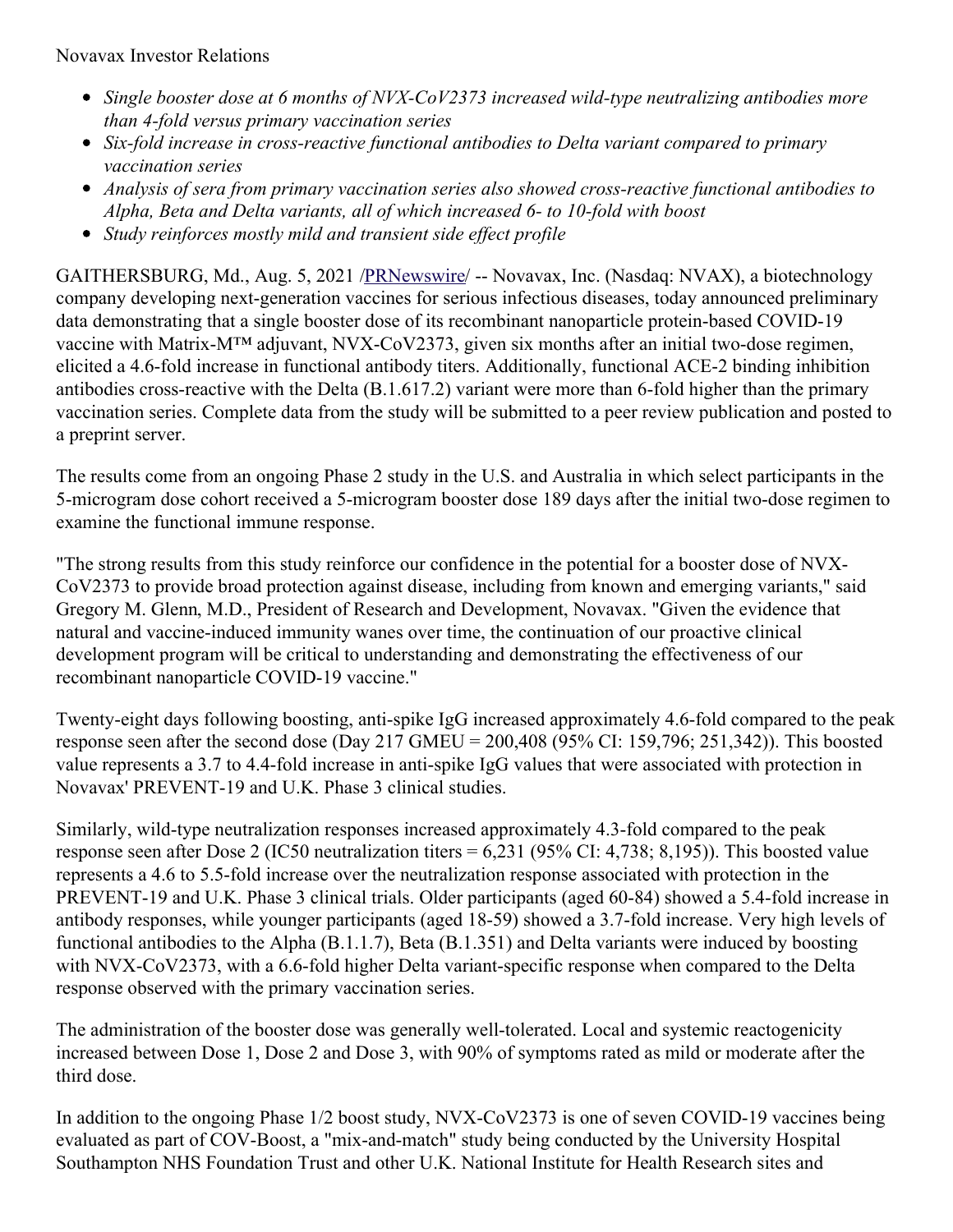supported by the U.K. Vaccines Task Force and Department of Health and Social Care. COV-Boost is evaluating heterologous boosting in individuals who previously received two doses of an authorized vaccine. NVX-CoV2372 is also being evaluated in Com-COV2, which is exploring heterologous regimen of COVID-19 vaccines from different manufacturers.

# **About NVX-CoV2373**

NVX-CoV2373 is a protein-based vaccine candidate engineered from the genetic sequence of the first strain of SARS-CoV-2, the virus that causes COVID-19 disease. NVX-CoV2373 was created using Novavax' recombinant nanoparticle technology to generate antigen derived from the coronavirus spike (S) protein and is formulated with Novavax' patented saponin-based Matrix-M™ adjuvant to enhance the immune response and stimulate high levels of neutralizing antibodies. NVX-CoV2373 contains purified protein antigen and can neither replicate, nor can it cause COVID-19. In preclinical studies, NVX-CoV2373 induced antibodies that blocked the binding of spike protein to cellular receptors and provided protection from infection and disease. It was generally well-tolerated and elicited robust antibody response in Phase 1/2 clinical testing.

NVX-CoV2373 is being evaluated in two pivotal Phase 3 trials: a trial in the U.K. that demonstrated efficacy of 96.4% against the original virus strain, 86.3% against the Alpha (B.1.1.7) variant and 89.7% efficacy overall; and the PREVENT-19 trial in the U.S. and Mexico that demonstrated 100% protection against moderate and severe disease and 90.4% efficacy overall. It is also being tested in two ongoing Phase 2 studies that began in August 2020: A Phase 2b trial in South Africa that demonstrated 55% efficacy overall in HIVnegative participants and 48.6% efficacy against a newly emerging escape variant first described in South Africa, and a Phase 1/2 continuation in the U.S. and Australia.

NVX-CoV2373 is stored and stable at 2°- 8°C, allowing the use of existing vaccine supply chain channels for its distribution. It is packaged in a ready-to-use liquid formulation in 10-dose vials.

## **About Matrix-M™ Adjuvant**

Novavax' patented saponin-based Matrix-M™ adjuvant has demonstrated a potent and well-tolerated effect by stimulating the entry of antigen-presenting cells into the injection site and enhancing antigen presentation in local lymph nodes, boosting immune response.

## **About Novavax**

Novavax, Inc. (Nasdaq: NVAX) is a biotechnology company that promotes improved health globally through the discovery, development and commercialization of innovative vaccines to prevent serious infectious diseases. The company's proprietary recombinant technology platform combines the power and speed of genetic engineering to efficiently produce highly immunogenic nanoparticles designed to address urgent global health needs. Novavax is conducting late-stage clinical trials for NVX-CoV2373, its vaccine candidate against SARS-CoV-2, the virus that causes COVID-19. NanoFlu™, its quadrivalent influenza nanoparticle vaccine, met all primary objectives in its pivotal Phase 3 clinical trial in older adults and will be advanced for regulatory submission. Both vaccine candidates incorporate Novavax' proprietary saponinbased Matrix-M™ adjuvant to enhance the immune response and stimulate high levels of neutralizing antibodies.

For more information, visit [www.novavax.com](https://c212.net/c/link/?t=0&l=en&o=3251546-1&h=944830596&u=http%3A%2F%2Fwww.novavax.com%2F&a=www.novavax.com) and connect with us on [Twitter](https://c212.net/c/link/?t=0&l=en&o=3251546-1&h=3667673888&u=https%3A%2F%2Fc212.net%2Fc%2Flink%2F%3Ft%3D0%26l%3Den%26o%3D3158017-1%26h%3D500821283%26u%3Dhttps%253A%252F%252Ftwitter.com%252FNovavax%26a%3DTwitter&a=Twitter) and [LinkedIn](https://c212.net/c/link/?t=0&l=en&o=3251546-1&h=3440254179&u=https%3A%2F%2Fc212.net%2Fc%2Flink%2F%3Ft%3D0%26l%3Den%26o%3D3158017-1%26h%3D3702938248%26u%3Dhttps%253A%252F%252Fwww.linkedin.com%252Fcompany%252Fnovavax%252F%26a%3DLinkedIn&a=LinkedIn).

## **Forward-Looking Statements**

Statements herein relating to the future of Novavax, its operating plans and prospects, the ongoing development of NVX-CoV2373 and other Novavax vaccine product candidates, and the potential for a booster dose of NVX-CoV2373 to provide broad protection against COVID-19 are forward-looking statements. Novavax cautions that these forward-looking statements are subject to numerous risks and uncertainties that could cause actual results to differ materially from those expressed or implied by such